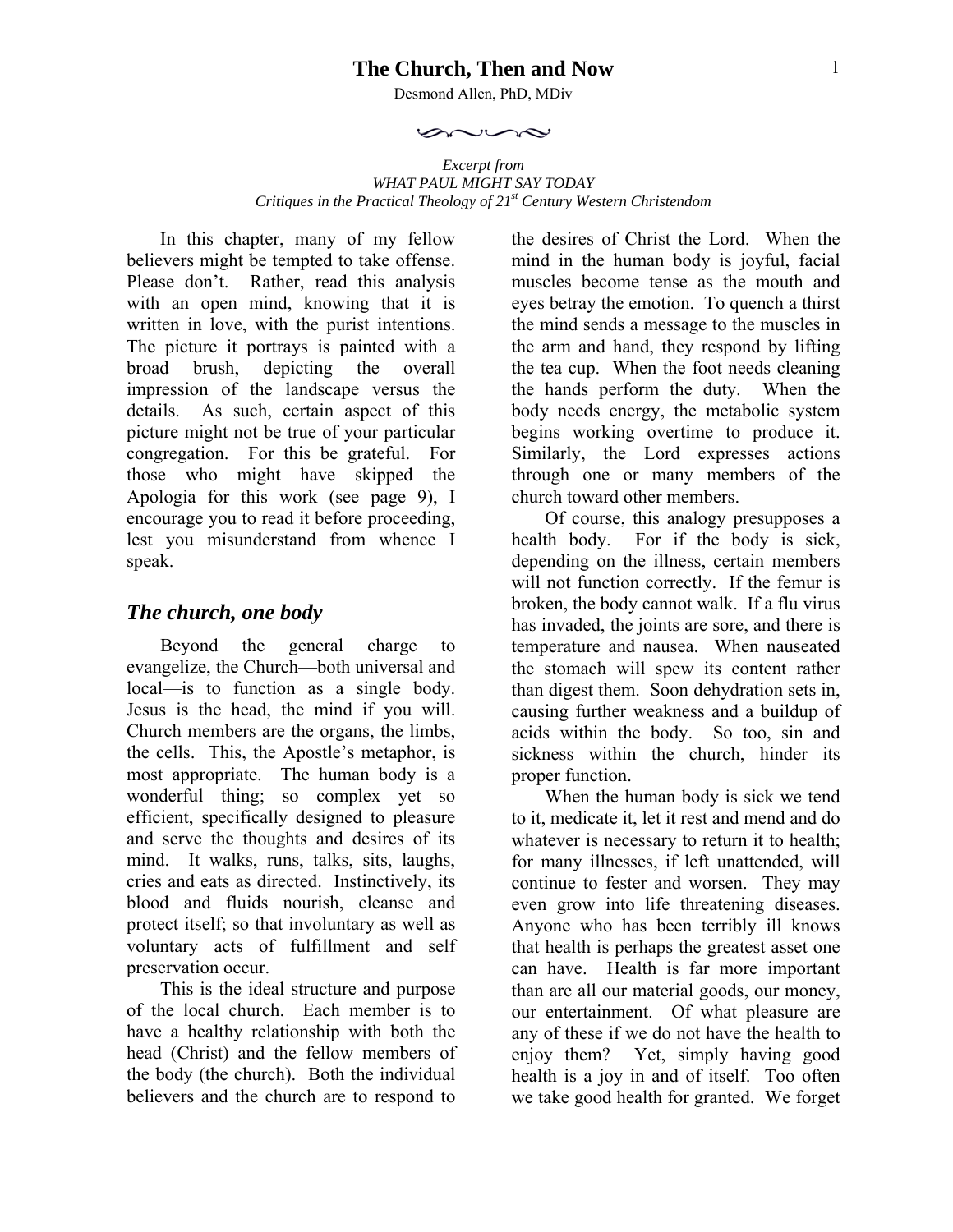to thank the Lord for this blessing, but when sick we straight away call upon Him and entreat others to do the same on our behalf.

Like the human body, the local church also experiences sickness from time to time. Someone in the membership has caused offense, is involved in a sinful practice, is harboring ill feelings toward another in the church, etc. Because we are yet sinners at various degrees of spiritual maturity, still learning to grow in Christ, any number of issues can and do arise. Yet seldom do other members, or even church leaders, tend to these conditions as they would their physical bodies. This then allows the illness to grow, to fester, until something very bad happens: membership fades, the church splits; there is a scandal in the leadership; whatever it is, it is never good. Such illnesses were the impetus for some of Paul's Pastoral Epistles. Always, he instructed the church to address these issues, for if not dealt with swiftly they could become debilitating, even deadly. Today, the average local church is in great need of local physicians, members and leaders willing to address conditions festering within the body.

# *A church, a family*

Another analogy for the church is that of a family. But here the terms, illustration, metaphors, and even example, are not strong enough. For the church is indeed a family—a spiritual family of brothers and sisters in Christ, held together by healthy familial ties such as loving, caring, nurturing, teaching, rebuking, encouraging, etc. all the attentive bonds that make a healthy family work.

A close-knit family is not a fraternity or a business. The church is nothing like either enterprise. Yet, we organize it like both. What self-respecting church business meeting is not run according to *Robert's*  *Rules of Order*? So marshaled are many church business meetings, an outsider might think he were attending a shareholders' conference in which investors are voting to protect their stock. The nature of business is to make a profit in a competitive world. The church is to glorify God and make converts. Big business seeks investments in lucrative opportunities. The church seeks to convert souls to Christ and to instruct them in the faith. The purposes of the church can be well served without Robert's handbook and the useless meetings it generates. It is our desire to control the temporal things (the money, the buildings, the choir robes, the parking lot) that compels such meetings.

Nor is the church like a fraternity. A fraternity's singular purpose is to foster elite, an imagined crème de la crème. This is not the church. The local church is a haven for the socially downcast as well as for society's elite. Here, the two meet as one, equal in nature and equal in future glory. The social roles (typically defined by one's personal wealth) so often played within the local church, are nothing short of abominable. It is a sickness in need of a physician's attention.

# *Polymorphic facets of trouble*

Indeed, the typical local church of  $21<sup>st</sup>$ Century Western Christendom has many troubling facets—sickness on many levels, composing a ubiquitous, polymorphic ideology largely comprised of worrisome issues in practical theology. In no particular order of importance (for they are all in need of attention), let me identify some of the more troubling facets.

## *Leadership in the 21st Century Church*

The appointment and training of leaders was different in the early church from what it is today. From among those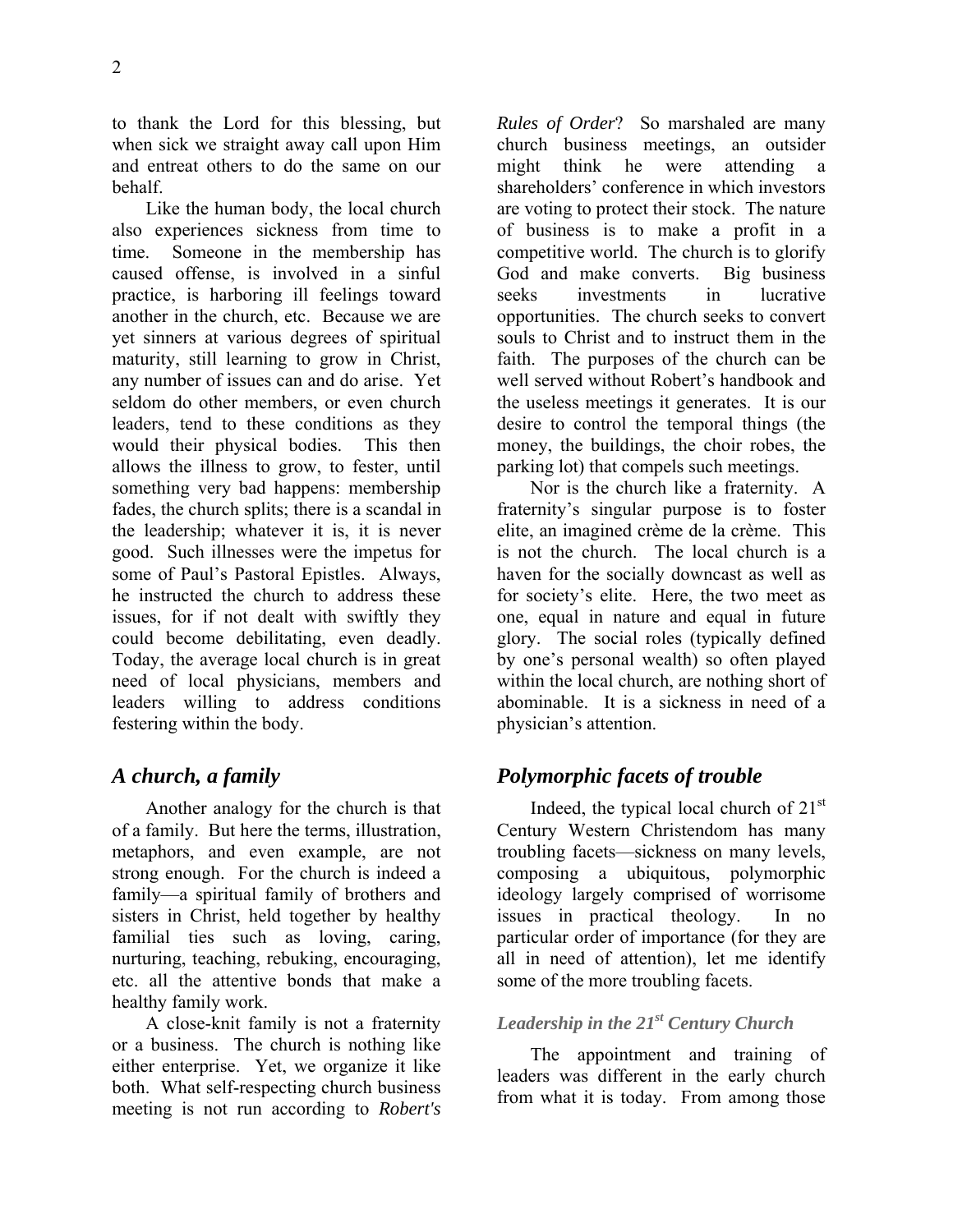willing to commit, certain qualified men were chosen and nurtured for leadership. It was not a popularity contest, nor was a leader selected simply because of his social status. Each congregation had a core of qualified elders trained in biblical theology and ministry. We generally have one. We call him the pastor. Rather than growing this leader from within the church we examine the resumes of outsiders for hire. After a few years we often weary of him, or he of us, and the search begins anew.

A primary function of early church leadership was to guard against heresy and to equip the saints. Church leaders not only exposed and denounced false teachings they also made it their priority to teach sound doctrine to the flock. Modern church leadership generally does not do this. Leaders will refute false teachings in Theology Proper (One God, the Trinity, etc.), but they typically neglect those false teachings of practical theology that have invaded their congregations. And actually spending time with the parishioners, to teach them doctrine and theology, is something few church leaders even think of, much less accomplish. They are too overwhelmed with sermon preparation, administrative duties, program preparations, expansion strategies, and building plans.

To illustrate this point I cite a survey I conducted while doing doctoral work in seminary. I had been concerned for sometime about the various leadership roles in our modern western evangelical churches. The title of my doctoral project was "The Pastoral Neglect to Provide Leading Laymen with a Basic Foundation in Theology." To further research this topic I surveyed pastors, and the leading laymen of their choice within numerous churches from a certain conservative and evangelical association throughout the states of Washington and Oregon.

I expected to find relatively few pastors providing theological and ministerial training to their lay leadership. Likewise, I expected to find a fair percentage of the lay leaders to be less than qualified for their task. However, the results were more staggering than I could have ever imagined. I had peeked behind the facade of neckties, choirs, sermons, beautiful buildings, and spirals reaching to the sky. I felt as though I had ripped the mask off a deeply rooted and shameful ugliness. I had revealed an aspect of Western Evangelical Orthodoxy that is generally shrouded in pretense. I had uncovered an area about which most of us would rather plead ignorance or make excuses. Not willing to confront it face to face, analytically, and honestly, we choose to simply neglect it, and dutifully don our weekly Sunday vesture to mask the embarrassment.

What had I discovered? I found that although 97% of the leading layman regularly prepared and taught Bible classes, and 78% believed they were qualified to provide spiritual counsel, only 3% of their pastors provided them with hermeneutical training. Less than 20% provided some form of theological training, and only 7% of the pastors provided some kind of training in spiritual counseling.

Although they admitted to having very little training for these tasks, most of the lay leaders believed they were qualified for them. However, as I suspected, their ignorance betrayed itself at the end of the questionnaire. I asked them to answer three simple, but pertinent, theological questions. I didn't attempt to stump them by choosing particularly difficult topics. Rather, I chose subjects that have a special concern to anyone who teaches biblical classes or gives spiritual counsel. Put simply, I chose subjects that anyone doing what they did should know cold. First, "Why does God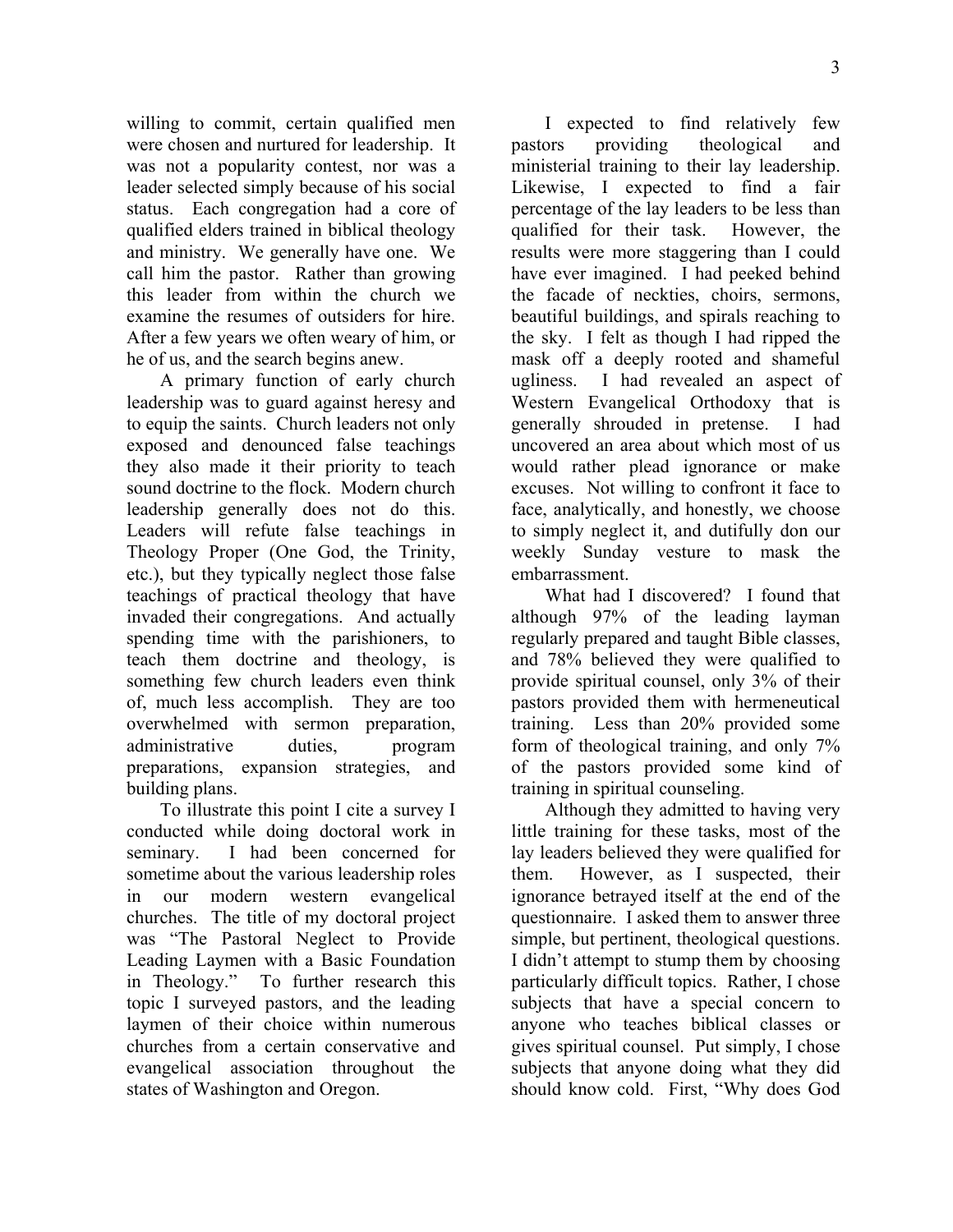allow evil?" Second, "Define total depravity." And third, "In what way is man created in the image of God?"

I did not expect lengthy theological treatises or even biblical references. I merely wanted to see if these teachers had a general understanding of things they were teaching. The results were astounding. Only 24% were able to answer the question as to the image of God. A mere 16% correctly answered why God allows evil, and no one, not one, could define the meaning of total depravity. Overall these leading laymen, these spiritual advisors and pillars in their churches, had only 13.5% correct answers, and no one answered all three questions correctly.

Although not comprehensive or conclusive, this small research project had shed light on a great and shameful display of ignorance within the leadership of our local church bodies. Sadly, our churches are largely filled with lay leaders who have little or no training for the task set before them. We might say they are the modern Nicodemus. How is it, they are teachers of the church and do not know these things?

In this case, they did not know these things because their pastors had not taught them. Yet, this is the responsibility of the trained leadership, to nurture and train would-be leaders in the faith that they, too, can effectively fight the enemy. This means theological training as well as training in ministry, character, and spirit.

### *The leadership of the Early Church*

I was ordained by a Baptist church, attended a well known Baptist Seminary, served as the pastor of two churches with Baptist type church government (congregational rule), and I am convinced that neither this congregational form nor the papal form of church government was the apostolic model. The entire model of early church leadership is far removed from either of these extremes, as it is, also, from the various other modern forms of governance staggered somewhere in between.

The church is to be as a family in every respect, even in its leadership. In a family, parents make the decision and direct family activities; it is not the collective vote of the siblings. But these parents are not aloof either; not untouchable icons on a pedestal. They are active participants in the family: teaching, leading by instruction and example, helping the children to make correct choices and sound decisions, training them to mature, to become adults that they too might raise a family of their own.

In the apostolic model there was a select group of men who lead the church (we will call them elders). Actually there were three terms used in the Greek New Testament to identify them: pastor, bishop, and presbyters or elder (ποίμην, επίσκοπος, and  $\pi \rho \epsilon \sigma \beta \omega \epsilon$ . The titles were used interchangeably, borrowed from idioms of their day, each denoting a certain aspect of leadership. *Pastor* speaks to the role of a tender shepherd. *Bishop* signifies a business like function, *Elder* denotes a wise counselor. These leaders were a selfperpetuating, self-nominating, and selfdisciplining body, which instructed and protected the flock. It was not an easy thing to become an elder. To qualify for the appointment one had to be a man of proven character and spirituality, a man above reproach both within and without the local church body. It was not a position to be taken lightly *(1 Tim. 3).* 

### *Training leaders the old way*

If modern church leadership emulated the practices of early church leadership there would be no need for seminaries. Everything essential for ministry and leadership can be, and should be, taught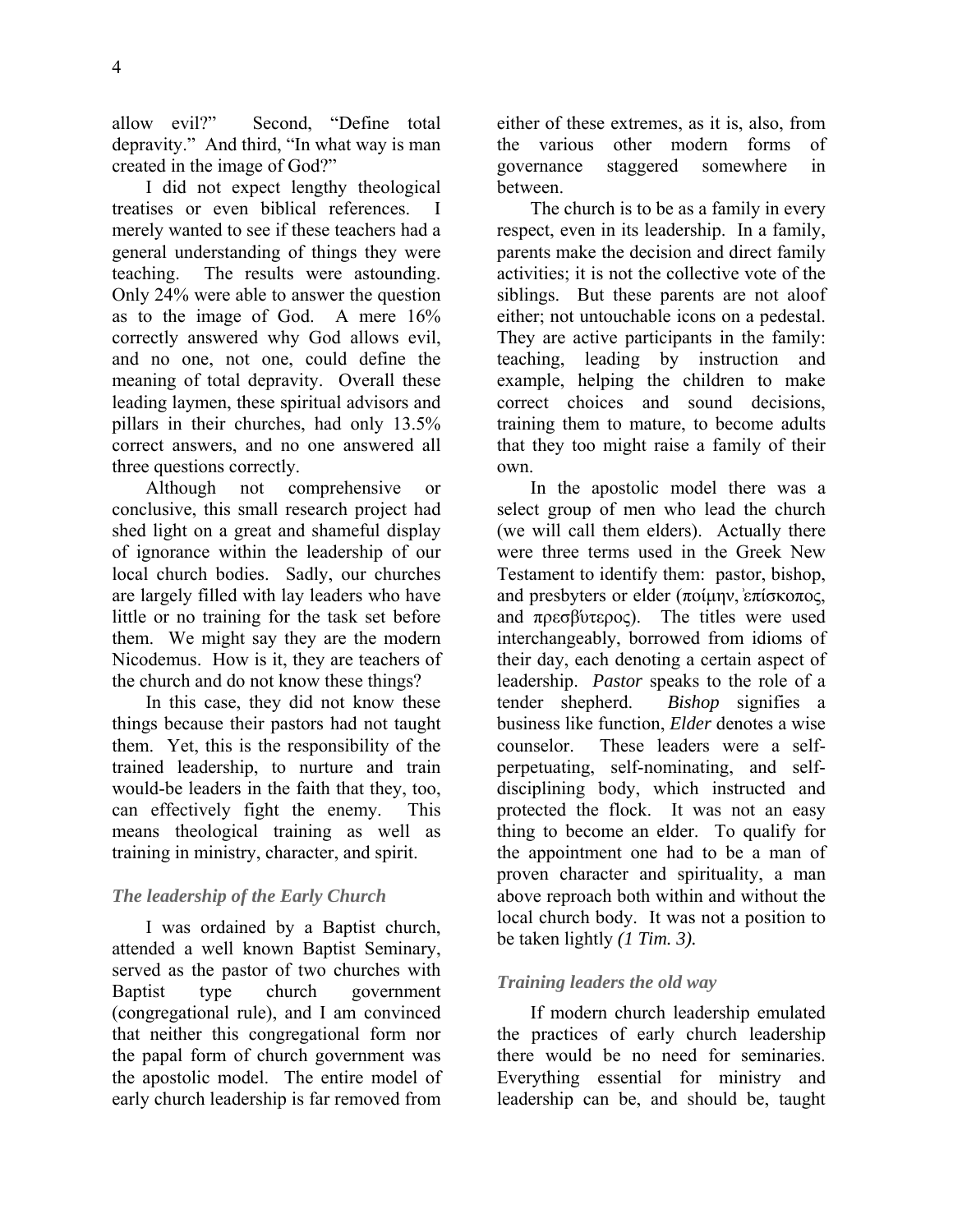within the local body. However, as another portion of my doctoral survey revealed, current leaders who are trained in ministry and theology (the pastors) are too busy with program preparation, organization, sermon preparation, and plant management to train (or more precisely, even attempt to train) their lay leaders effectively in basic biblical theology and ministry. Consequently, the majority of responding pastors viewed their teaching responsibility as a low item in the order of necessary weekly tasks.

This was not so in the early church. Future leaders learned theology and ministry from within the context of the local church, from their elders. When the local church trains and reproduces leaders from within its ranks, giving them the necessary skills to effectively exegete, teach, and preach the Word of God, to effectively minister to the membership, the church is strengthened. There is no need for the most promising young men to relocate for training, and then, only to serve elsewhere. With this model they remain in their present ministries. They and the church reap the benefit of their studies as they put into practice that which they have learned. The student is able to retain his present means of livelihood and the great expense of seminary is avoided.

"Who will teach them?" you might ask.

"That is simple," I answer. "The pastors; after all, according to Paul that is their job."

"But are they qualified?" should be your scripted response.

"If not," I contend, "they should not be pastors."

If a pastor's only skill is to provide emotionally charged sermons, then he should be in sales, not in the ministry. An elder, a pastor, is to be a scholar of the Word who teaches and trains others. This is a mandate. Theology is not something found in musty libraries. It is not a dead subject for theologians and scholars to research and debate. Theology is life. Every Christian lives his particular theology whether it is scripturally correct or incorrect.

Training for ministry is two fold. It necessitates information processing (academics) and experiential learning (practical ministry). One does not thrive without the other. Without the scholastics we may fall prey to false teaching. Without the practical ministry we are impotent to serve. The two are best learned together within the context of the local church. Therefore, Paul charged Timothy to *"entrust these things to faithful men, who will be competent to teach others as well" (2 Tim. 2:2).* This is not the responsibility of some far off-seminary. It is the responsibility of the local church, its leadership, its pastors.

This was a pastor's role for the first few centuries. Although this role was abandoned long ago, the duty has not been negated. The biblical mandate has not expired. It is still the task of the elders, the pastors, to teach biblical theology and exemplify practical theology to prospective leaders, to instruct the flock in such matters, and to protect them from heresy.

### *The church, the building*

The local church is a family in every respect. It is the physical manifestation of the spiritual family joined by the union of the Holy Spirit. A great misnomer affixed in the minds of modern Western Evangelical Orthodoxy is (at least subconsciously, for our verbiage betrays us) to equate the building, the edifice, the temple, with the local church. But the local church exists totally apart from the edifice with its steeple, pews, pulpit, stained glass, and cross.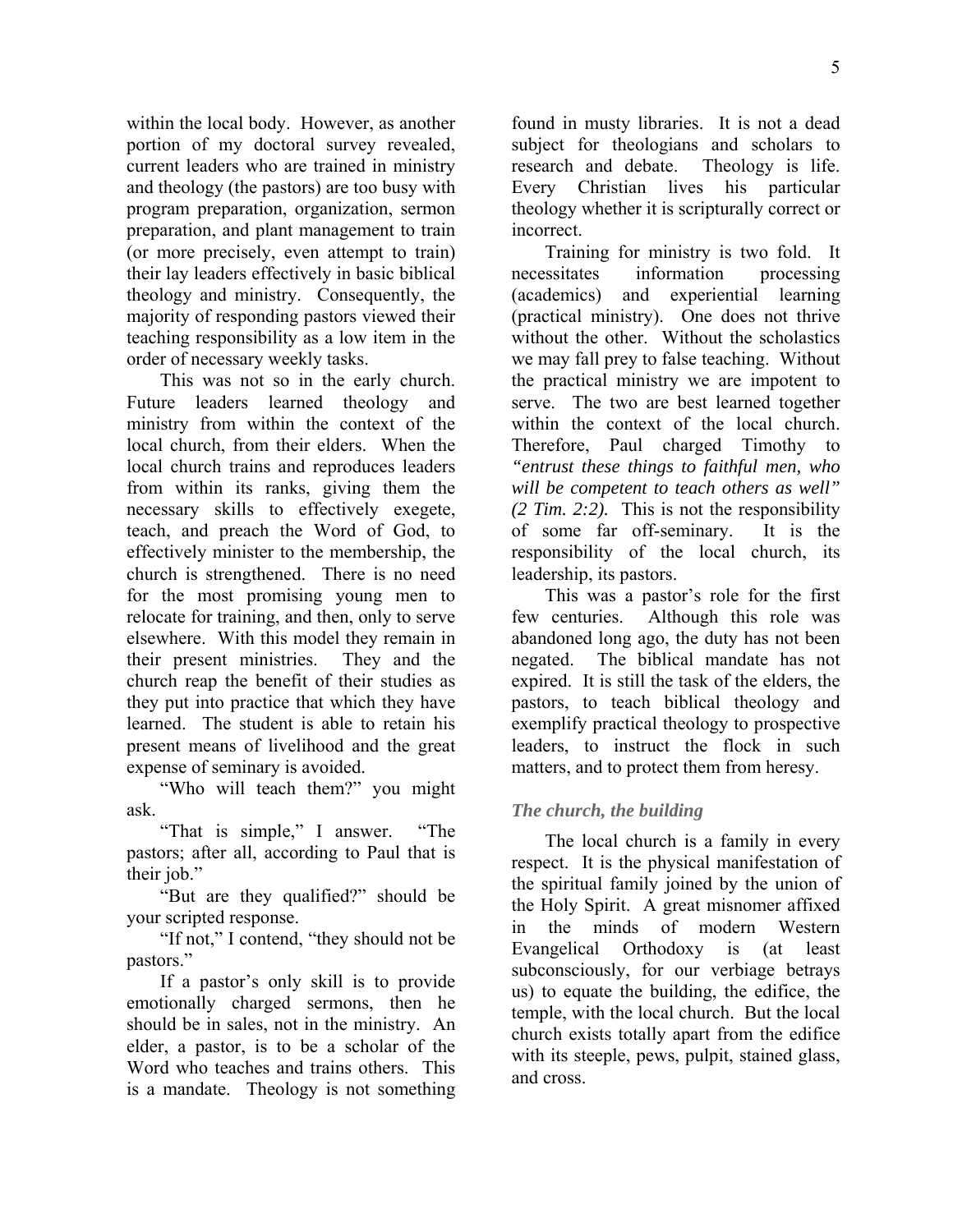6

So embedded has the edifice become in our western culture that most people (Christians and non-believers alike), think of it as something holy, even calling the main meeting room, the sanctuary. As if it is a place where God Himself dwells, a place to be revered and endued with some mystical honor. This sanctuary is perceived as the place where it is one's duty to sacrifice time and money. This is an especially popular concept in our culture. It lends itself to our fast and busy lifestyles; where one can simply give a few dollars, spend an hour singing a few songs, say a few prayers, sit through a sermon, and, having done these duties, disappear for the rest of the week. The holy deeds are done with no need to waste the time necessary to become personally and emotionally involved in the lives of other "worshipers."

Consequently, it is of no surprise that this holy building is at the center of much trouble in many local assemblies. Fortunes can be spent to beautify it, to expand it, to control it, and to make it acoustically pleasing to the "spirit of worship." Yet every year any number of local churches becomes embroiled in bitter arguments over the use of their particular sanctuary and its peripheral structures. This often leads to a bitter split. Each faction has invested their time and money into this holy site. Maybe their fathers did as well, and nothing is going to stop them from standing up for their rights and their investment. "Let the membership dissolve if it must, but don't lay a hand on my church."

But Christianity is not Judaism. We do not have temporal sanctuaries and sacrifices. Our sanctuary is in our hearts and our sacrifice is love. These perceived material sanctuaries only complicate and distract us from spiritual growth.

These holy structures were not a problem the early churches had to face. Churches met in private homes, often in the homes of the leadership. In times of persecution they were known even to meet in the catacombs. Wherever they met the symbol of a "fish" was often etched nearby to signify their presence. The appropriateness of this symbol was twofold. Not only had Jesus called his disciples to be fishers of men, but the Greek term for fish, *άχθυς*, served as an acrostic for the phrase Ιησους Χριστος Θεου Υίος Σωτηρ, *Jesus Christ God's Son Savior*.

Christians met with a particular church body because of its love for them, and because of the character, spirituality, leadership, and teaching ability of its elders. Their meetings were centered on fellowship and instruction, not a physical structure. There was no investment in an edifice and therefore, no holy sanctuary to protect. Their only investment was in the souls of men and women.

The early Church got along just fine without formal structures for the first four centuries or so until the conversion of the Emperor Constantine. After his conversion, Imperial persecution ceased and suddenly, Christianity was in favor. In time, the holy temples of pagan worship became the holy temples of Christendom, and these holy sanctuaries have been the source of trouble ever since. If it sounds as though I am suggesting that we do away with local church structures, good, I am . . . sort of.

However, I am not so naïve as to expect or desire believers (even those who sympathize with my views), to up and leave their congregations to start a church in their home. I would never encourage splitting a church over the building; this would be tantamount to one of the very issues I am raising. One of the reasons for ridding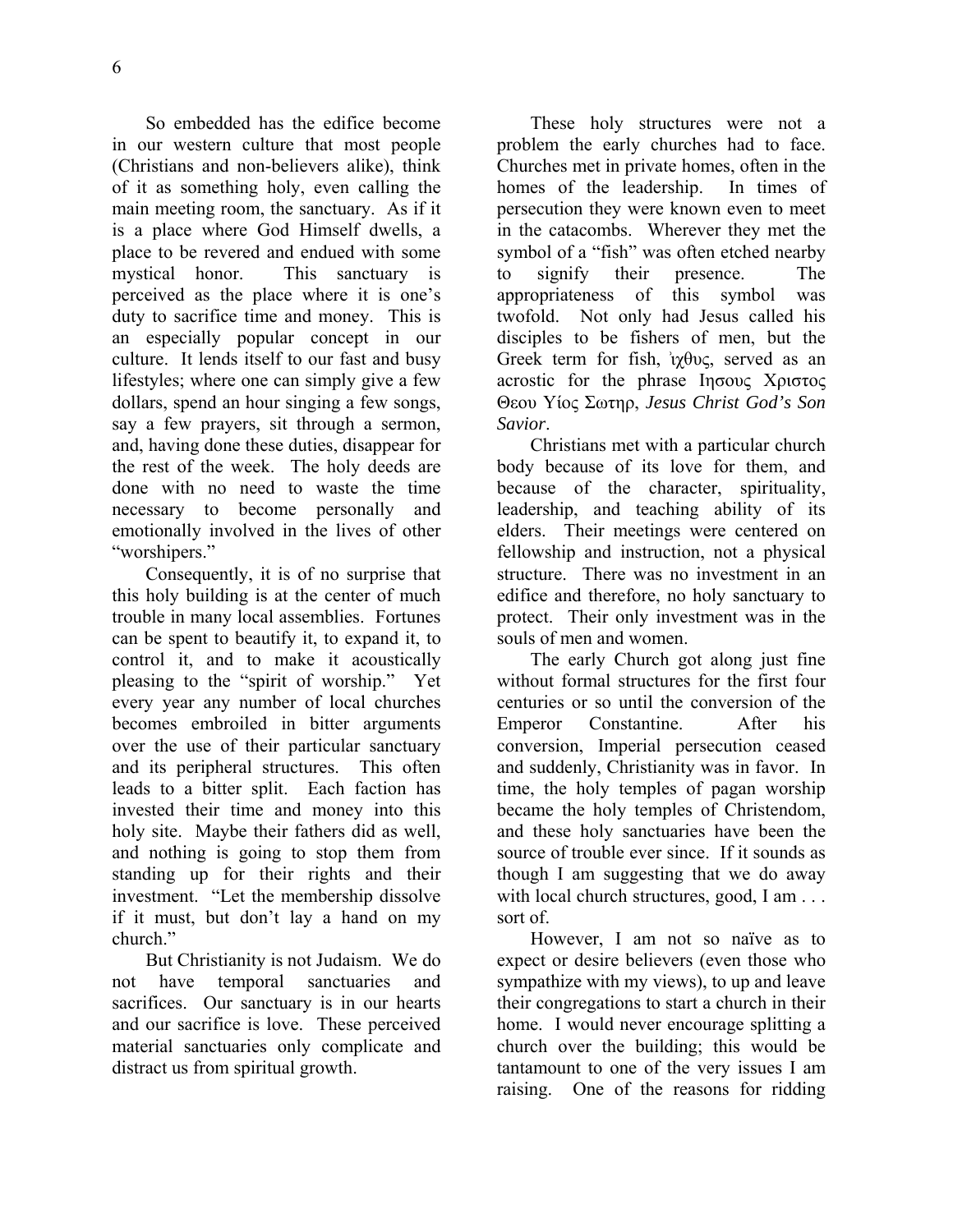ourselves of these structures is to stop the bickering and division that is often generated over them.

It is not so much getting rid of these structures as it is coming to grips with the reality that the structure is not the church. If only we were able to dissociate the two. However, I doubt that can ever really happen, so long as the current model stays in vogue. It is too ingrained into our psyche and the psyche of the entire western culture. But those who are planting new churches could do so without the aspiration to build such structures. Those who have found themselves without a church home because they could no longer tolerate the misplaced affection for the edifice and the celebrated performances which they endured week after week, seated next to friendly strangers in pretty clothes. These folks could return to the early Church model.

So while I realize established congregations are not going to sell their prized structures and opt to meet in their homes, at the same time, I truly believe local church bodies would be far better served if they met in small groups, in private homes, to fellowship and to study the faith, that is, to learn theology. As the group grows it cordially divides; the new group being directed by leaders that have been trained in theology and ministry, discipled for this position by the current leadership. Each month the many small groups could congregate at some larger designated site to join for testimony, baptism, ordination, and evangelistic services. The site need not be an elaborate edifice. It could even change from time to time: under an oak tree in someone's field in the summer; maybe in someone's barn in the winter; a school gymnasium; the community center; anywhere large enough to hold them.

Such a model would accomplish several important things. Close familial bonds would form. Theologically informed believers would increase. Disputes over the material buildings would vanish. The fallacious concepts of the holy sanctuary, and the church being the white building with a steeple, would cease. The extra money, once used to feed the infrastructure of comfort could be used for missionary endeavors. Instead of appeasing their conscience by giving \$50 or \$200 to several missionaries they barely even know, the church could give full support to missionaries trained and sent out from within its own body. Imagine the dynamic between the missionaries and the congregation, the interest, the personal involvement, the desire to be a part of the work.

The material structures of the Western Church are largely an embarrassment to the Gospel. Yet, sadly, we are compelled to keep building them, as if they, themselves, are church growth.

## *Church government*

Congregationalism is a widespread form of local church government employed by Baptists and others. Most Pentecostal, independent and community churches also order themselves in this way. The congregational form of government is a democracy generally sporting a pastor or two and several figureheads called deacons and trustees. Major issues are determined by congregational vote, every member having one, so that, the vote of a new believer (who has yet even to learn many basic biblical truths), counts the same as that of a deacon, a trustee or a pastor.

The majority of a given congregation has little interest in making decisions for the church and, therefore, seldom attends one of the monthly business meetings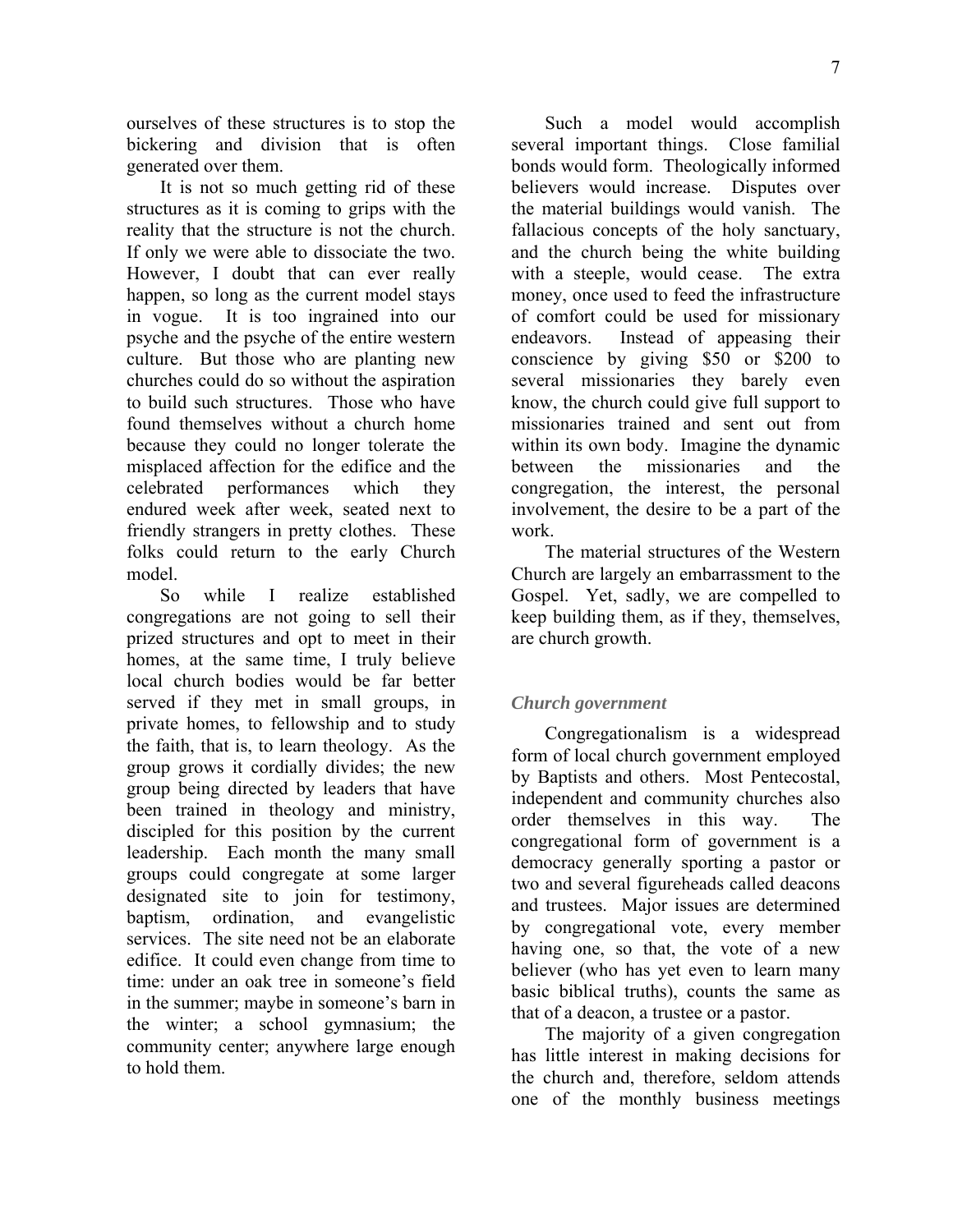where such issues are discussed. A typical scene, played time and again at a typical monthly business meeting of a typical local church with a typical congregational form of government, might be as such: It is Wednesday evening, 8:30 PM. The prayer meeting is over and business is about to begin. Forty-five of the church's two hundred and fifty members are present for the business meeting. It takes a two-thirds majority to pass a motion that has been seconded. Three of the voters are new babes in Christ. They should no more be voting than a ten year old should vote for a president. Five of the voters, if the truth were known, should be under church discipline—some perhaps excommunicated. They are rabble rousers, troublemakers, bent on pursuing a personal agenda. Another twenty-one voters are meek and mild souls without opinions on most of the issues to be discussed. They are easily swayed one way or the other. The rest of the voters are the deacons, the trustees, the pastor, and their families. Throw in a copy of *Robert's Rules of Order* and without doubt God's will is a done deal.

The very concept of a democratic form of government is incongruous to the concept of leadership and governance. To my knowledge there has never been a successful democratic society on earth. For a family or a society to function correctly there must be leadership; ergo, there must be someone in charge. Leadership implies, even necessitates, authority. There has to be someone making decisions. There has to be somebody setting the course and taking responsibility. At some point, someone must call a spade a spade.

Decision making determined by the vote of the populace is weak, too easily corrupted as the ignorant and indifferent are manipulated by the crafty. The very concept of a democratic system is born of rebellion to, and mistrust in, authority. For this reason, in a democracy there is no authority, so "no one" is in charge. The argument (at least in a church setting) that people need to vote in order to keep the leadership in check is comical. The leadership is supposed to be the spiritually and theologically mature of the two. Leaders are supposed to be keeping the congregation in check, not the other way around. Yet, in the congregational form of government, the leadership is so mistrusted that the pastor generally doesn't even have a vote on the deacon board. Here, he sits in as an *ex-officio* (that's a nice way of saying outsider) to lend technical advice.

In truth, the sole purpose for the congregational form of government in the local church is to protect the investment to protect the holy temple into which these folks have put their time, money, sweat, and tears. They built it and they are going to have their say about it. If there were no physical buildings to protect and control, there would be no congregational form of government in the local church. Because the building is the focus, neither the Lord nor the congregation is.

At the opposite end of the spectrum is the Papal Rule. A form of church government against which the congregational form was born in rebellion. This too, is a situation centered on possessions, many of them. However, in this form of government the people have no say at all. All power is given to one man. But man is a sinner and absolute power in the hands of any one man is doomed to failure. As history records, eventually it leads to tyranny. Neither of these two extremes, congregationalism or papal rule, was the apostolic model. They both fail miserably.

By far the apostolic model for church government is the best. I need not take much time to explain it. Paul did that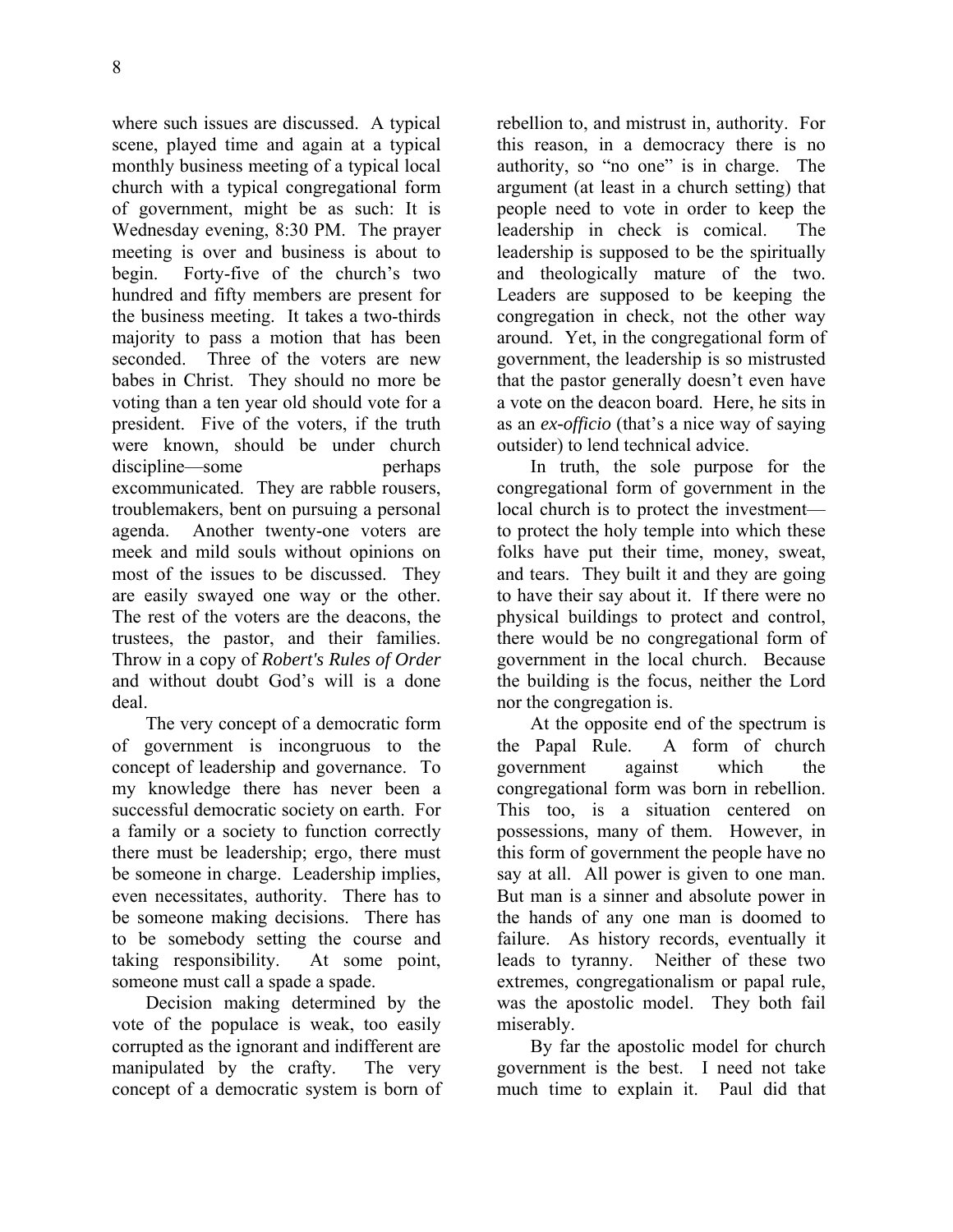perfectly in his letters to Timothy and Titus. It consists of a group of godly men who are qualified, gifted, and of irreproachable character. They are properly trained in theology and ministry. They are self-perpetuating and self-disciplining. Their purpose is to teach, train, and protect the flock.

Paul's model for church life was clearly the practice of the early local churches. It was followed for centuries until at last the holy edifice arrived. From that day forward began a downhill slide in church leadership. Soon the whole focus and purpose of leadership would change. From that day forward idolatry became a necessary part of church life: for some, a statue, an artifact, a painting or picture; for all, Catholic and Reformers alike, a mystical holy sanctuary.

I say humbug! Away with it! Let's encourage new congregations to set aside our twisted traditions born in rebellion and mistrust, to abandon the material temples that serve primarily to distract, and to get back to the original, focused on doing it the way we were told to do it in the first place; the way the Apostles intended, the way the early church did it before corruption took hold.

#### *Materialism*

The opulence of Western Christendom is breathtaking. And I do not mean that in a good way. We have grown fat. This is not a call to a monastic style of poverty, but a call to balance and perspective. Many Christians in America are more concerned with prosperity than discipleship. This is materialism. It permeates our society and has infiltrated the Church. Indeed, it all but consumes it.

In our culture, a man's self-worth is conditioned upon his material success in life. Many leaders in the Christian community promote this image of wealth and material success. Television evangelists look and sound like Wall Street businessmen. Not long ago I saw one of the more prominent televangelists giving financial investment advice to his listeners. He fielded one question after another. One might have thought he was a representative of a powerful investment firm on Wall Street, rather than a leader of the Church.

I think of a conversation I once had with a young seminarian. I asked him if he was interested in mission work after seminary. His response was completely honest and without shame, without conviction. "No, my wife and I are both too materialistic. We like fine clothes and expensive cars. I wouldn't make enough money at that."

With leaders like this how can the conscience of Western Christianity be anything but seared with regard to its blatant materialism? And this materialism is not confined to the believers' personal lives. It is fostered and perfected within the local church itself. Millions are spent to erect lavish, gaudy buildings of worship. These temples far surpass any claim of mere comfort. Yet we have Christian brothers and sisters in other countries who don't even know from where their next meal is going to come. We overlook them, placating our conscience now and then by sending them a few dollars when someone drums up a special relief fund. But try as we might, the lavish lifestyle of Western Christendom cannot be justified. We will have to answer to God for it.

### *Pharisaic legalism*

Too often, what is taught on paper and what is practiced are two different things. On paper it is believed that everyone who receives Jesus Christ as their Savior is a Christian. In practice, only those who conform to a particular, favored dogma are considered truly spiritual; all others are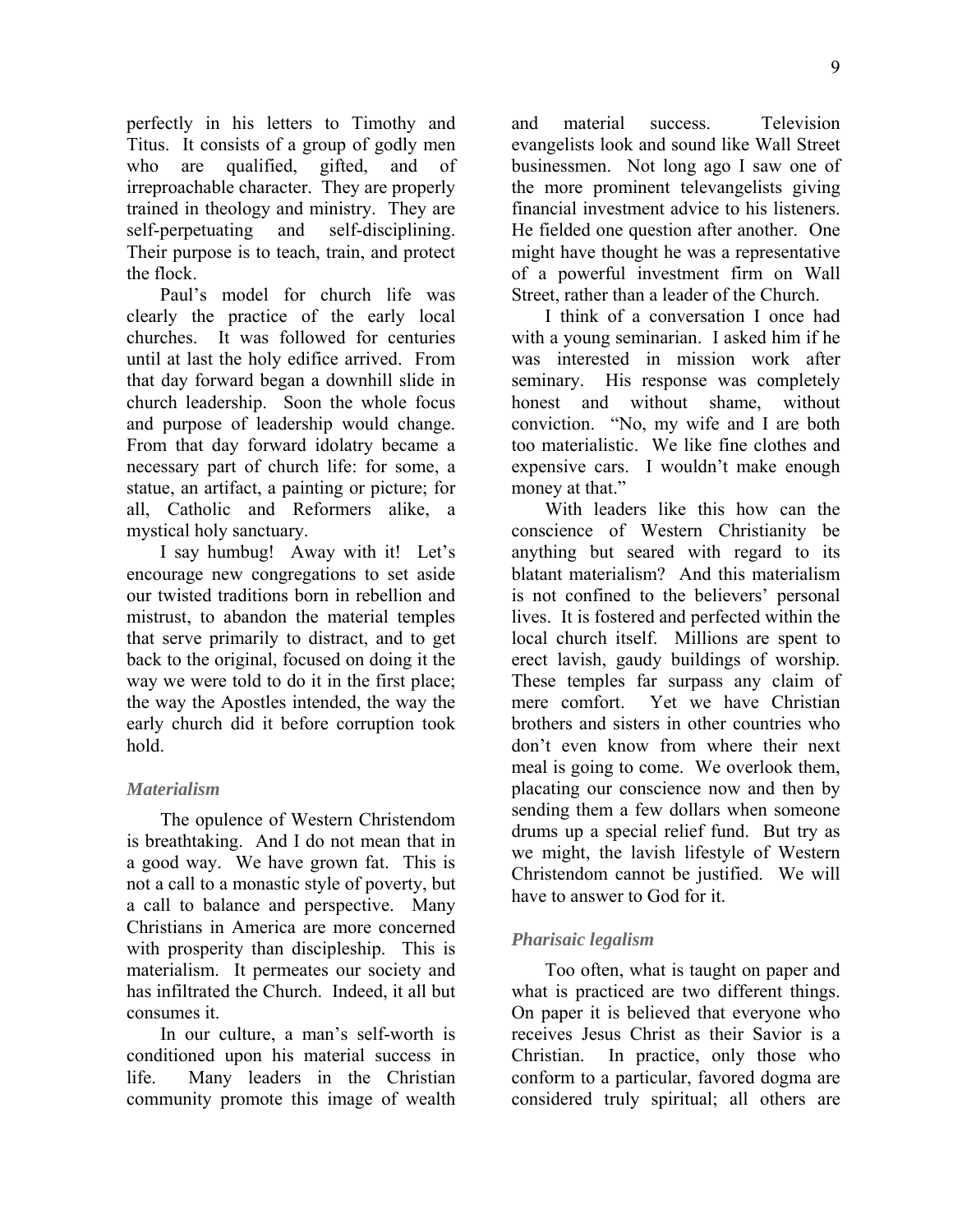phony, or at best spiritually immature. Various circles have their own special bent on things. For some it is baptism into their church. For others it is some mystical babble. For others, it is a certain day to worship. For others still, it is a tithe of their income. And yet for others, it is being a social nuisance, forever protesting and making a public outcry about some perceived injustice to someone. On paper, believers are believed to be free in Christ. In practice, those who participate in activities, of which we do not personally approve, are considered spiritually inferior. This is legalism. It is suffocating the Church.

Legalism attacks the integrity of Scripture. Legalistic dogmas, claimed to be scriptural by church leaders, cause many who have faith in the integrity of the church to doubt the integrity of Scripture. Church leaders say a certain activity is wrong, yet the conscience of the individual does not agree. Thus, the individual concludes that the Bible must be mistaken or, perhaps, should not be interpreted literally, as the church leaders have supposedly done.

For example, I recall a middle-aged woman many years ago who challenged me on the authority of Scripture and the process of literal interpretation. She was raised in a Christian home, had been taught this doctrine and had always accepted it as fact. But lately she had begun to question it. Her fiancée, although a Christian, sometimes had a beer and enjoyed square dancing. She had participated in these activities with him and felt no guilt. However, her church, claiming biblical support, condemned such activities as evil. She was confused. She believed her church when it said the Bible teaches these specific activities were wrong. Therefore, she had concluded that the Bible itself must be wrong. Now I realize that she could have sought the answer for herself by searching the Scripture, but this is not the point. The point is that her church, and many others just like it, was teaching a personal dogma as Gospel truth, thereby discrediting the Gospel. It is exactly what the Pharisees were doing at the time of Christ.

This Pharisaic legalism misrepresents the faith. It is more than rigidity. It is the overt outward display of presumed holiness. It is strangling the Church. It is a pseudo-spirituality of spiritual infants. It looks pious, but as Paul said, it only satisfies the flesh (Col. 2:23). While it may impress others it does not impress God. Man is forever trying to make his faith ornate and visible. Jesus chastised the Pharisees for praying on the street corners, yet modern day Christians proudly pray over their meals in restaurants, eager to display their piety to everyone about them. Some construct idols. Some build temples. Some order codes of conduct. Others are forever marching and protesting a cause. It is all false. True faith is made ornate and visible through love—love for God and love for one another. Man-made rules and regulations please no one but the one making them.

### *Traditions*

Rigid tradition is another issue. We have programs for everything. But some programs, which once had a purpose, today only serve to frustrate the committed. They frustrate because they do not meet needs. Yet everyone is expected to participate in them. This is traditionalism. It is restricting the Church.

Perhaps the most dazzling tradition, that seems to edify but actually hinders the objective, is what we call the worship service. Unwittingly, those who mean well have taught us to think of worship as a jubilant time of praise and song. But in Scripture, worship is viewed as something more involved than simple jubilation. It is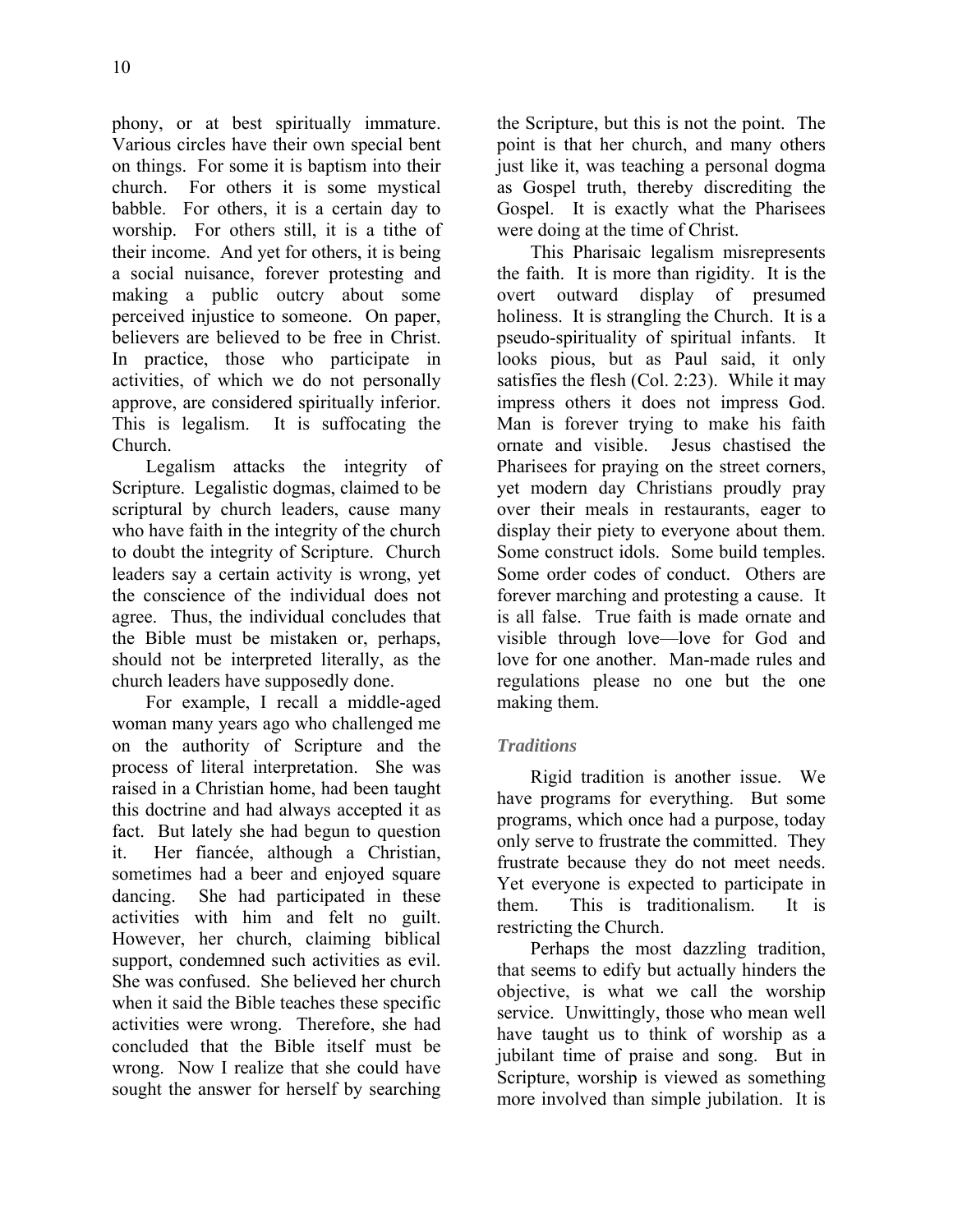portrayed as that point at which an inconsequential man contemplates who he really is and who God is. There is but one response to this realization. He falls flat on his face, overwhelmed, in humble submission to the awesome, powerful, glorious God. It is a time of silence before the King. This is worship. After this experience his heart wants, perhaps even needs, to sing praises. This is good, expected, edifying. It is the aftermath, or maybe conclusion, to worship. Nevertheless, songs and praises themselves are not the sum of worship. It is a great misnomer and major theological error to presume so.

By calling our songs and praises worship we have effectively overlooked the most essential aspect of worship, the instinctive humble prostration before the Mighty God. So eclipsed is this concept that we no longer even have a term for it. And since we don't have a term for it, we don't speak of it, and thus we don't do it. As a result our singing and our praises are weak. It is for this reason that we must hire an enthusiastic song leader to manufacture the "spirit of worship" for us. Every time I hear the phrase "worship service," I cringe in dismay.

Coupled with this worship service is the Sunday morning variety hour: a sideshow and sermonette. In some churches the sermon is little more than an energetic theatrical performance; in others, it is a dry monologue, seemingly designed to put people to sleep. Neither is very edifying. Valuable time, which should be used for training and teaching and fellowship, is often wasted on egotistical theatrics or insipid monologues which generally have to do with any number of contrived issues springing from passages too often taken out of context.

The Wednesday night prayer meeting is another example of tradition. For generations, a mid-week meeting in the sanctuary has been a mainstay for the local church. But the truth is that people don't want to come to it. Aside from the new converts, most see it as some kind of duty and sacrifice. I believe it is not the meeting itself they oppose, but the content. general, it is yet another one man show for the congregation to sit and watch.

Why not have small groups meet within their respective neighborhoods. Give them opportunity to fellowship and commune with each other. Why not indeed? It would be sacrilegious. We cannot close the sanctuary. That would be a step toward liberalism. So regardless of the fact that relatively few people attend, the sanctuary doors remain open and small in-home prayer groups are discouraged, or at best they are not encouraged. They are not part of the program.

Over the centuries, the Western Church has accumulated multiple useless traditions: the weekly fashion show in which members are dressed to the nines, the frequent passing of the offering plate, choir robes, ministerial robes, standing to pray, sitting, standing again to sing, sitting again, standing again to mingle and shake hands for two minutes, sitting again, routine Sunday and Wednesday evening gatherings to endure yet another sermon. One's conformity to these customs is viewed as adherence to the faith. But they are only traditions, made by man and practiced merely to satiate. Primarily, they serve to frustrate and confuse.

### *Mysticism*

We are all aware of the mysticism of Roman Catholicism. But Western Evangelical Orthodoxy has a certain flair of mysticism about it as well. A prime example is what we call prayer. I do suspect that our typical group prayer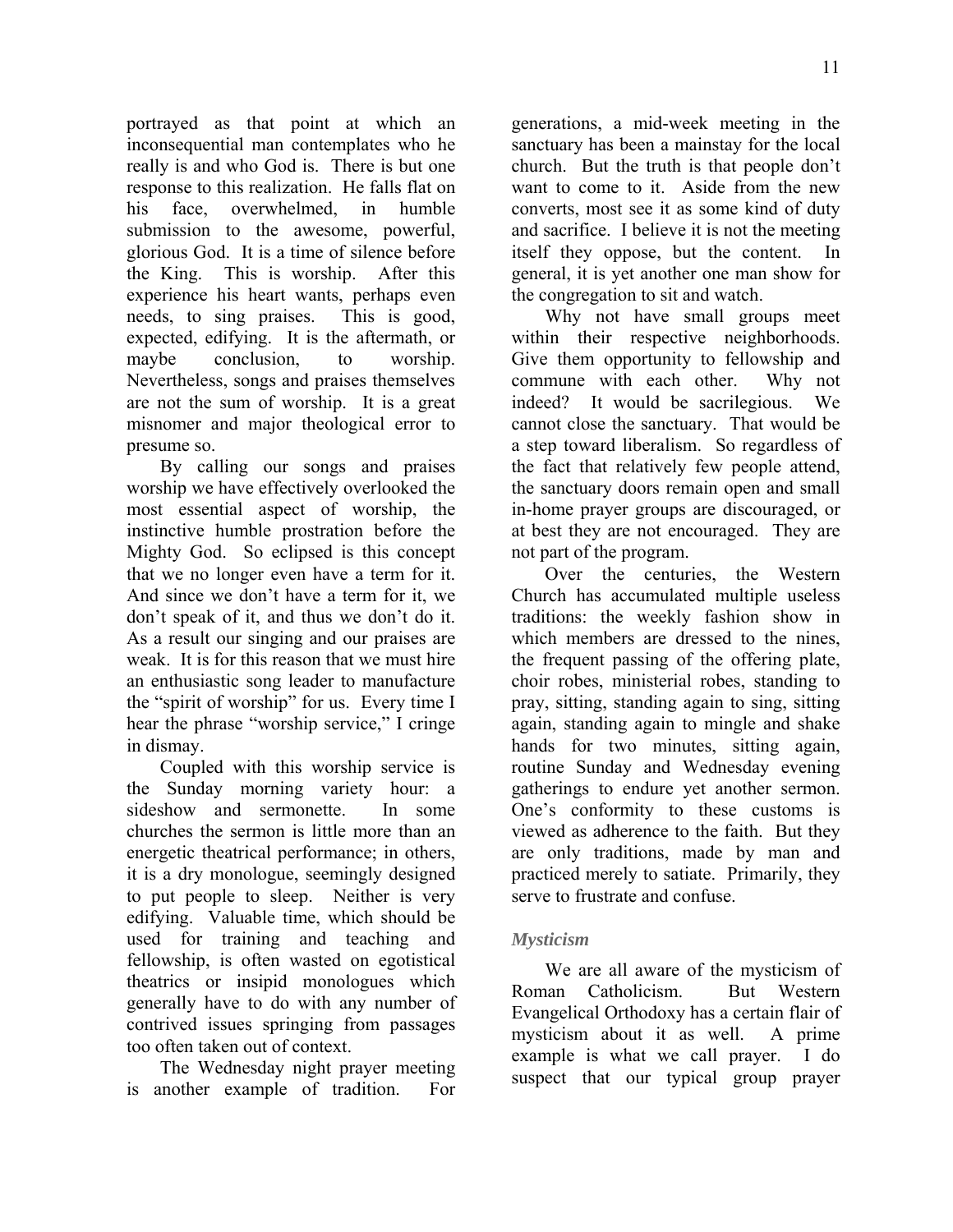practices are far different from Scripture's intent.

In Scripture we are admonished to *"ask and it will be given, seek and you will find.*" The promise is that prayer is answered. But seldom, if ever, are such frivolous group prayer requests granted. This should indicate that something is amiss. Something is out of order. Is the Bible mistaken? Is Jesus deceiving us? Of course not! If Jesus' promise is true (which I believe it is), then perhaps something is wrong with our prayers.

Could it be that we have misunderstood what prayer is? Fostered a distorted view of prayer? Listen to the requests at a typical Wednesday night prayer meeting. The leader stands to field one petition after another, which might be something along these lines: legislation for prayer in school, Johnny's co-worker's wife's uncle's bladder, the election of our desired politician, even a 'let us win' from the Christian athlete, ad infinitum. Someone volunteers to pray, and then another and another. Our culture is so hung up on such meaningless placation that we have little concept of what prayer really is. Yet we feel mystically compelled to participate. To call such activity, prayer, is akin to calling song, worship. It too, is a great misnomer that causes many to neglect the real thing.

How did we ever come to practice group prayer in this manner? We learned it from tradition. It has been passed down from one generation to the next as some mystical necessity. But it needs to be reevaluated. Perhaps reviewing scriptural examples would be of benefit. Certainly, a study of biblical prayers reveals something quite different in content than our current practice. Even the disciples asked Jesus to teach them how to pray. I suggest that we need to make the same request.

### *Return to our roots*

I believe the answer to our present dilemma is to return to the way it used to be. Many things are necessarily different now than in the days of the Apostolic Age. We are a different culture with vastly different customs and lifestyles. But some things need not have changed, should not have changed. To these things we must return.

To begin with, I suggest we return to the apostolic model of church government. We should choose and train a multiple of qualified men for leadership roles within the church. These men need to teach doctrine and promote familial life and fellowship within the church body. Then they need to teach and train others to take their places.

I suggest we be de-programmed; entertain a new, or rather, the original understanding of what the church is. Let me elaborate. The ultimate purpose of the local church is synonymous with God's ultimate purpose for creation: His glory. The Church, both universal and local, brings glory to God by teaching truth and building relationships (Eph. 4:11-16). We organize these events through various activities and programs, but it is God's Word around which we rally, and dynamic, truth oriented relationships for which we assemble, not the programs or the building.

While we cannot divorce the ultimate purpose of the Church from its present activities and programs, neither can we confuse them. When the programs are misunderstood to be the purpose of the church, we are out of focus. Programs exist to facilitate the needs of the group. The group does not exist to facilitate the programs. Programs must come and go. They must remain in flux. Their purpose is simply to provide structure for the teaching of truth and the building of relationships.